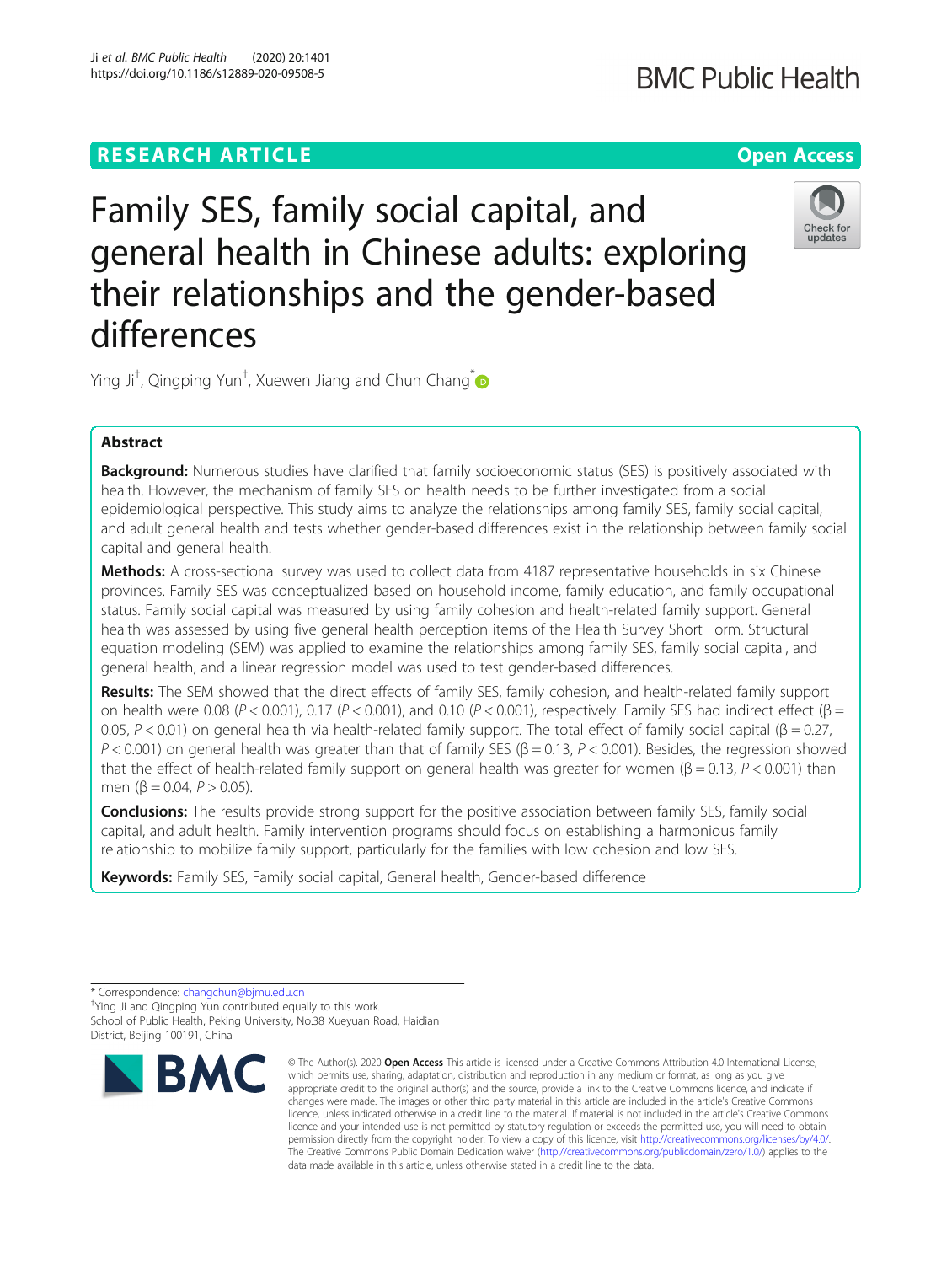### Background

Socioeconomic status (SES) is one of the fundamental factors determining an individual's health status [\[1](#page-7-0)]. More and more studies have tried to understand the impact of family SES on health from different perspectives. From the perspective of family investment, good household economic conditions can shape a number of life circumstances—quality of housing, neighborhood conditions, and access to medical care—all of which carry significant health implications. Considering the health belief perspective, families with higher education level are more likely to have better health beliefs and healthy behaviors than families with lower education level [\[2,](#page-7-0) [3](#page-7-0)]. Considering the social epidemiology perspective, high family SES is also related to high family social capital [[4\]](#page-7-0), and family social capital is positively associated with children's well-being [[5](#page-7-0)]. It is worthwhile to investigate the potential mechanisms of these three components from the social epidemiology perspective.

Before investigating the relationships among family SES, family social capital, and health, it is necessary to first understand the various definitions of family social capital as well as the available measurements. The Dictionary of Epidemiology defines social capital in terms of resources falling into two categories: that is, resources (1) available to members of social groups (e.g., social trust and social cohesion) and (2) embedded within individuals' social networks (e.g., social support) [[6](#page-7-0)]. Coleman was one of the earliest scholars to introduce social capital into the family context. He defined family social capital as a form of capital that enables families to successfully manage the material and symbolic resources they hold for the benefit of their members [[7\]](#page-7-0). Although different perspectives and dimensions have been used to measure family social capital in health-related literature, family cohesion and family support have consistently been the two main dimensions  $[8]$  $[8]$  $[8]$ , which is consistent with the views of social cohesion and social network [\[9](#page-7-0)].

Family cohesion is the feeling of emotional closeness with family members  $[10]$  $[10]$ , it is assessed using different scales in adult population  $[11–13]$  $[11–13]$  $[11–13]$  $[11–13]$  $[11–13]$ . Generally, family cohesion scales consist of a set of items, including family members' respect for one another, tendency to get along with each other, shared values, and trust on each other. Previous studies show that family cohesion is positively associated with the health behavior of family members [[14\]](#page-7-0), and that greater family cohesion is associated with better health outcomes for children [\[15](#page-7-0), [16](#page-7-0)].

Family support refers to the practical assistance, encouragement, and care offered by the family as received or perceived by an individual [\[17](#page-7-0)]. Family support (e.g., children presented, financial support) serves as an enabling factor and facilitates health care use among the older population [[18\]](#page-7-0). Besides, family support plays an important role in stress resistance and disease rehabilitation [\[19](#page-7-0), [20](#page-7-0)]. It was found that individuals with higher family support are more likely to report better health status [\[21](#page-7-0)].

There is a necessity to observe gender differences when investigating the relationship between social capital and health. In a society where gender plays a determining role in daily activities, men tend to rely on the social capital of workplaces while women tend to rely on the social capital of families [\[22](#page-7-0)]. Due to the differences in social networking between men and women, previous studies suggest that the impact of individual social capital on health may be unequal for men and women [[23](#page-7-0), [24\]](#page-7-0). Determining whether this gender difference still exists in the relationship between family social capital and health requires further research.

Guided by the existing evidence on the role of family SES and family social capital in influencing health, a conceptual framework is developed (Fig. [1\)](#page-2-0). The primary aim of this study is to investigate the potential association between family SES, family social capital, and general health by using Chinese household data. Besides, gender differences in the relationship between family social capital and health are tested.

# Methods

### Study design and data source

The size of the study sample was estimated by using the following formula with four parameters:  $n = DF^* Z_\alpha^2 * S^2 / d^2$ .

The four parameters are as follows:

- 1) Standard deviation (S): General health was chosen as the key indicator to compute sample size. According to the existing data on the Chinese population  $[25]$  $[25]$  $[25]$ , S ranged from 19.9 to 20.4. We set  $S = 20.$
- 2) Precision: We set the relative error at less than 5%. Hence, the absolute error was found to be 1.
- 3) Alpha level: We set  $\alpha$  = 0.05 two-tailed, and hence  $Z_{\alpha} = 1.96.$
- 4) Design effect (DF): We set DF = 2, similar to most studies on this subject. Considering that the nonresponse rate was 10%, the sample size for this study is 3381.

A cross-sectional survey was used to collect data from the national sample of family households. Based on the level of economic development, 31 province-level regions, except Hong Kong, Macau, and Taiwan, were classified into eastern, central, and western regions. Administratively, four divisional levels—including province-, county-, township-, and committee-levels, were used in the sampling methods. Multistage random sampling methods were used, and the regions were selected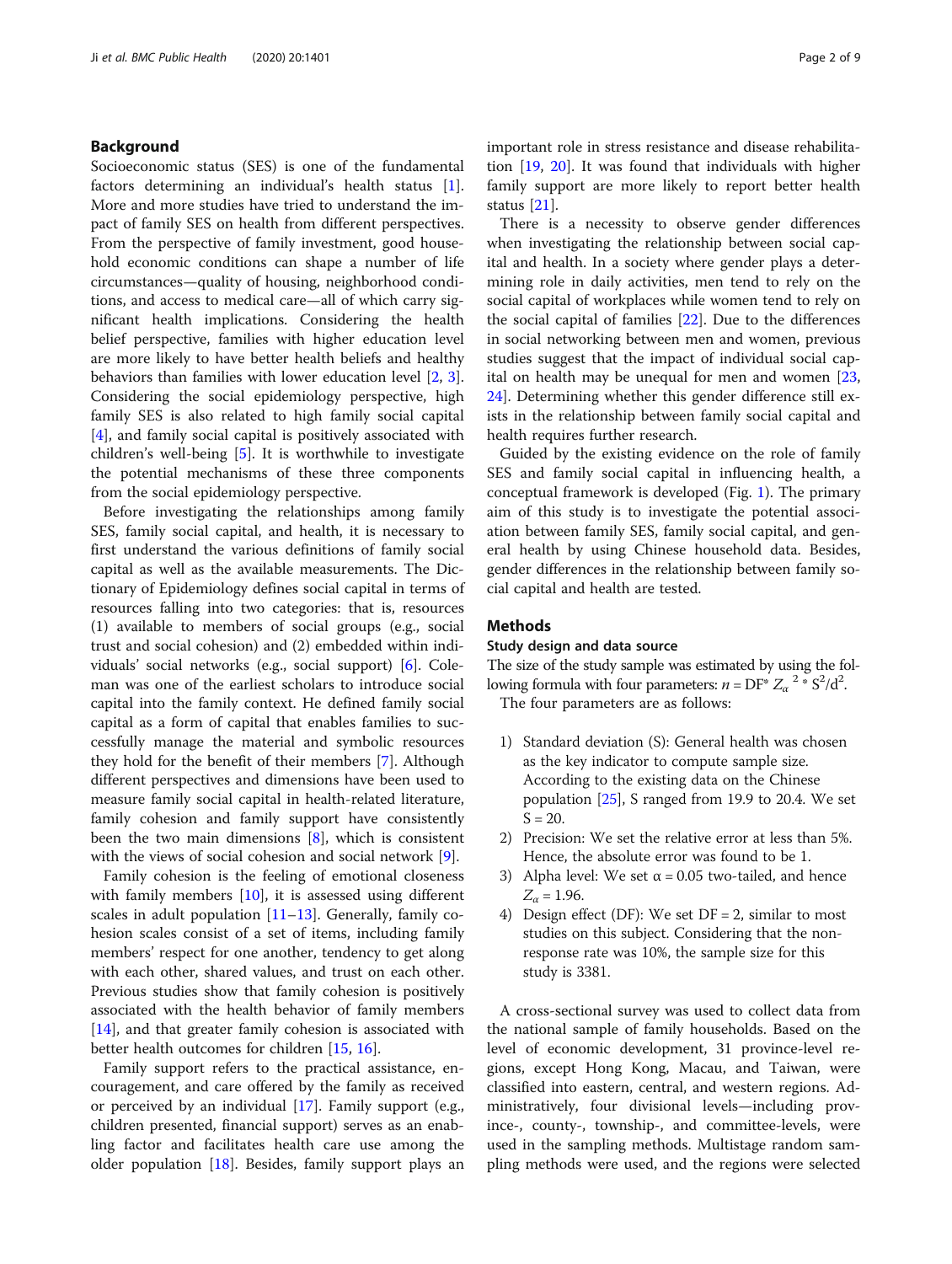<span id="page-2-0"></span>

from stages 1 to 4 by utilizing the random digits table. In stage 5, for each selected committee, 30 households were selected via systematic sampling based on the house number (Additional file Table [1\)](#page-3-0). A total of 6 province-level regions, 24 county-level regions, 72 township-level regions, 144 committees, and 4320 family households were selected in our study. Only one family member was chosen from each selected family household for a face-to-face interview. The criteria for the subjects' inclusion were 1) 18 years old or above and 2) familiarity with the family situation. The survey was conducted between June 20, 2014, and July 22, 2014. A total of 4187 households took the survey, and the response rate was 96.8%.

# Family SES

Family SES in this study was quantified as a combination of household income condition, family educational level, and family occupation status. The household income condition was measured using the annual per capita household income, which was scored as follows: very poor  $(\leq 3000 \text{ RMB}) = 1$ , relatively poor  $(3001 - 5000 \text{ RMB}) = 2$ , moderately rich  $(5001-10,000 \text{ RMB}) = 3$ , relatively rich  $(10,001-20,000$  RMB) = 4, and very rich ( $> 20,000$  RMB) = 5. Family education was categorized into four levels: junior middle school and below = 1, high school (or vocational school) = 2, college = 3, and undergraduate or above = 4. In accordance with the occupational classification found in previous studies [[26,](#page-7-0) [27](#page-7-0)], occupations were rated as upper class (including higher-grade professionals, administrators, and officials) = 4, professional class (including lower-grade professionals, administrators and officials, and technicians) = 3, petty bourgeoisie class (including routine non-manual employees, service workers, sales personnel, and small proprietors $) = 2$ , and peasant class (including manual workers, semi- and non-skilled manual workers, and agricultural workers) = 1. All family members' educational level and occupational status were collected, and the highest levels for both were chosen to represent the family educational level and occupational status, respectively [[28](#page-7-0)].

#### Family social capital

In this study, family social capital was measured by using family cohesion and family support. Family cohesion was assessed based on the 16 items of cohesion subscale belonging to the Family Adaptability and Cohesion Evaluation Scale II (FACES II) [[29](#page-7-0)]. This scale has high levels of reliability (internal consistency and test–retest) and validity (content and construct) [\[30](#page-7-0)]. All items were graded based on the following options: never = 1, rarely = 2, sometimes  $= 3$ , often  $= 4$ , and always  $= 5$ . Higher scores indicate better family relationship. The internal consistency reliability (Cronbach's alpha) for FACES II in the current sample was 0.82. In this study, we focused on health-related family support. This was evaluated by asking questions such as the frequency with which family members exercised together, reminded each other to eat healthy, and reminded each other to have regular physical examinations. All items were scored based on the following options: always = 4, often = 3, sometimes = 2, hardly = 1, never = 0, and were together added as the total health-related family support score. The internal consistency reliability (Cronbach's alpha) was acceptable at 0.72.

#### Health outcome

The Health Survey Short Form (SF-36) was applied to evaluate health outcomes. Five general health perception items were used to measure the participants' general health. The items were rated on a five-point Likert scale, and each perception item was combined to calculate the score (ranging from 0 to 100) based on the following scoring algorithm [\[31\]](#page-7-0):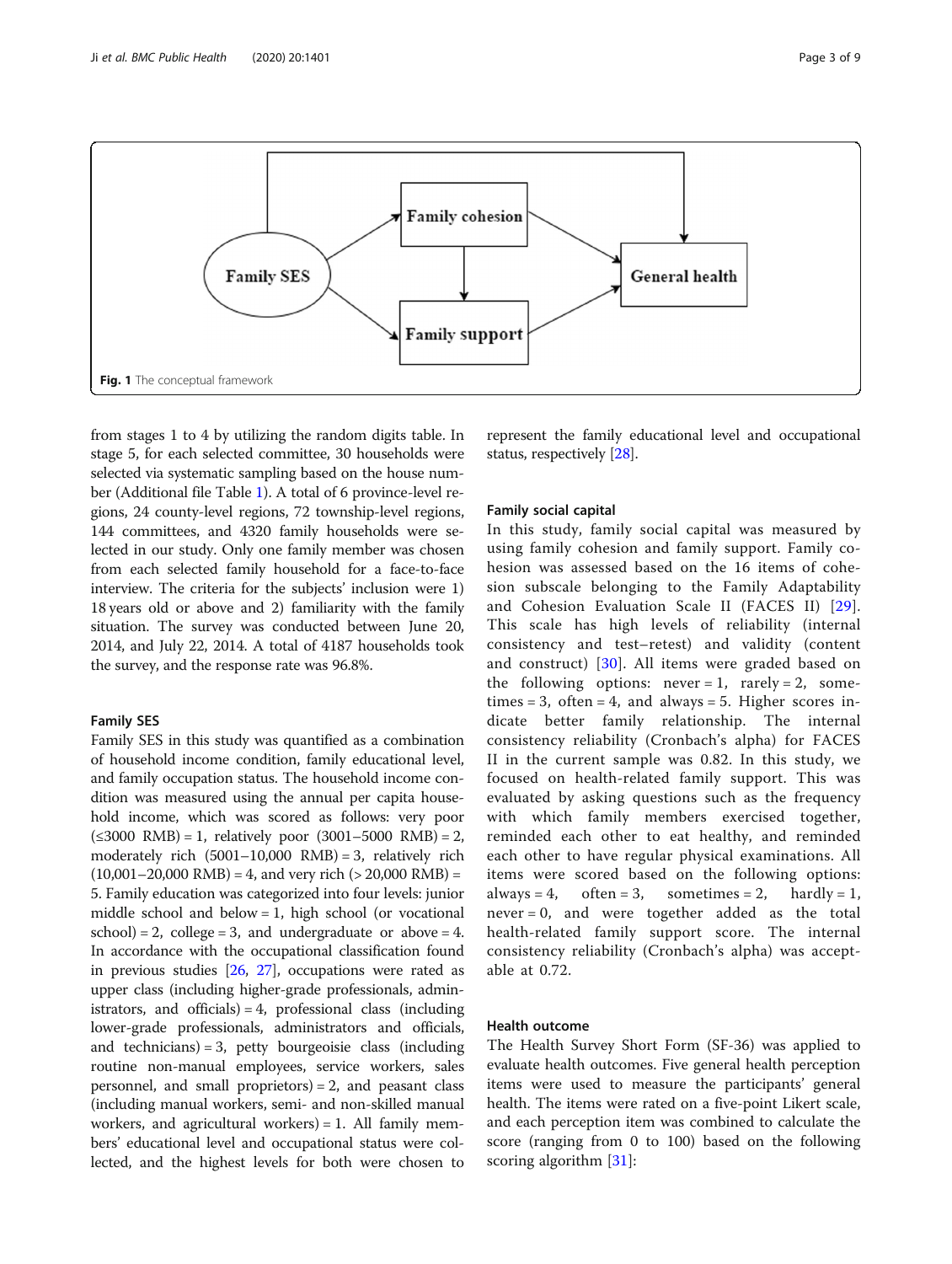|                                | Demographic characteristic | General health    | <b>Family cohesion</b> | Health-related<br>family support |
|--------------------------------|----------------------------|-------------------|------------------------|----------------------------------|
|                                | n (%)                      | $Mean \pm SD$     | $Mean \pm SD$          | $Mean \pm SD$                    |
| Total                          |                            | $71.66 \pm 20.92$ | $74.77 \pm 8.32$       | $7.12 \pm 2.59$                  |
| Gender                         |                            |                   |                        |                                  |
| Male                           | 1576 (37.6%)               | $73.60 \pm 20.34$ | $75.02 \pm 8.13$       | $6.85 \pm 2.68$                  |
| Female                         | 2611 (62.4%)               | $70.49 \pm 21.18$ | $74.62 \pm 8.43$       | $7.23 \pm 2.53$                  |
|                                |                            | P < 0.001         | $P = 0.136$            | P < 0.001                        |
| Age group                      |                            |                   |                        |                                  |
| 18-30 years old                | 503 (12.0%)                | 78.49 ± 16.63     | $74.84 \pm 8.43$       | $6.88 \pm 2.40$                  |
| 31-40 years old                | 752 (18.0%)                | $75.66 \pm 19.40$ | $76.07 \pm 7.60$       | $7.11 \pm 2.47$                  |
| 41-50 years old                | 1397 (33.3%)               | $71.39 \pm 21.34$ | $74.63 \pm 8.26$       | $6.89 \pm 2.61$                  |
| 51-60 years old                | 1005 (24.0%)               | $68.07 \pm 22.07$ | $74.39 \pm 8.70$       | $7.29 \pm 2.70$                  |
| 61 years old and above         | 530 (12.7%)                | $67.04 \pm 20.63$ | $73.96 \pm 8.45$       | $7.63 \pm 2.66$                  |
|                                |                            | P < 0.001         | P < 0.001              | P < 0.001                        |
| Marital status                 |                            |                   |                        |                                  |
| Married/Cohabiting             | 3829 (91.2%)               | $71.77 \pm 20.90$ | $75.00 \pm 8.18$       | $7.14 \pm 2.59$                  |
| Single/widowed/divorced        | 367 (8.8%)                 | $70.54 \pm 21.03$ | $72.47 \pm 9.37$       | $6.92 \pm 2.59$                  |
|                                |                            | P > 0.05          | $P = 0.005$            | P < 0.001                        |
| Household income               |                            |                   |                        |                                  |
| Very poor                      | 611 (14.6%)                | $65.57 \pm 22.67$ | $74.08 \pm 8.13$       | $5.80 \pm 2.77$                  |
| Relatively poor                | 666 (15.9%)                | $69.31 \pm 23.32$ | $74.12 \pm 8.68$       | $6.23 \pm 2.75$                  |
| Moderate rich                  | 980 (23.4%)                | $72.87 \pm 21.73$ | $75.11 \pm 8.41$       | $7.02 \pm 2.57$                  |
| Relatively rich                | 996(23.8%)                 | $73.85 \pm 19.61$ | $74.63 \pm 8.12$       | $7.64 \pm 2.26$                  |
| Very rich                      | 934(22.3%)                 | $73.73 \pm 17.70$ | $75.50 \pm 8.19$       | $8.16 \pm 2.09$                  |
|                                |                            | P < 0.001         | $P = 0.004$            | P < 0.001                        |
| Family educational level       |                            |                   |                        |                                  |
| Junior middle school and below | 1349 (32.2%)               | $69.24 \pm 22.89$ | $74.51 \pm 8.31$       | $6.22 \pm 2.86$                  |
| High school                    | 1367 (32.6%)               | $72.23 \pm 20.68$ | $74.84 \pm 8.54$       | $7.20 \pm 2.47$                  |
| College school                 | 754 (18.0%)                | $73.88 \pm 19.17$ | $74.90 \pm 8.31$       | $7.76 \pm 2.21$                  |
| Undergraduate and above        | 717 (17.2%)                | $72.81 \pm 18.70$ | $75.00 \pm 7.91$       | $7.98 \pm 2.13$                  |
|                                |                            | P < 0.001         | $P = 0.653$            | P < 0.001                        |
| Family occupational status     |                            |                   |                        |                                  |
| Peasant class                  | 1978 (47.2%)               | $69.84 \pm 22.09$ | $75.00 \pm 8.24$       | $6.46 \pm 2.76$                  |
| Petty bourgeoisie class        | 556 (13.3%)                | $73.62 \pm 21.67$ | $74.59 \pm 8.70$       | $7.09 \pm 2.45$                  |
| Professional class             | 1185 (28.3%)               | 73.27 ± 19.28     | $74.34 \pm 8.18$       | $7.80 \pm 2.12$                  |
| Upper class                    | 468 (11.2%)                | $73.00 \pm 20.92$ | $75.12 \pm 8.52$       | $8.20 \pm 2.30$                  |
|                                |                            | P < 0.001         | $P = 0.174$            | P < 0.001                        |
| Family SES#                    |                            |                   |                        |                                  |
| Low                            | 1583 (37.8%)               | $68.74 \pm 22.81$ | $74.67 \pm 8.31$       | $6.13 \pm 2.79$                  |
| Middle                         | 1304 (31.1%)               | $73.36 \pm 20.85$ | $74.81 \pm 8.65$       | $7.31 \pm 2.39$                  |
| High                           | 1300 (31.1%)               | $73.51 \pm 17.99$ | $74.86 \pm 8.01$       | $8.13 \pm 2.06$                  |
|                                |                            | P < 0.001         | $P = 0.808$            | P < 0.001                        |

# <span id="page-3-0"></span>Table 1 Demographic characteristic of participants, and general health and family social capital score in different population groups

#: Family SES was determined based on household income, educational level, and occupational status by using principle component analysis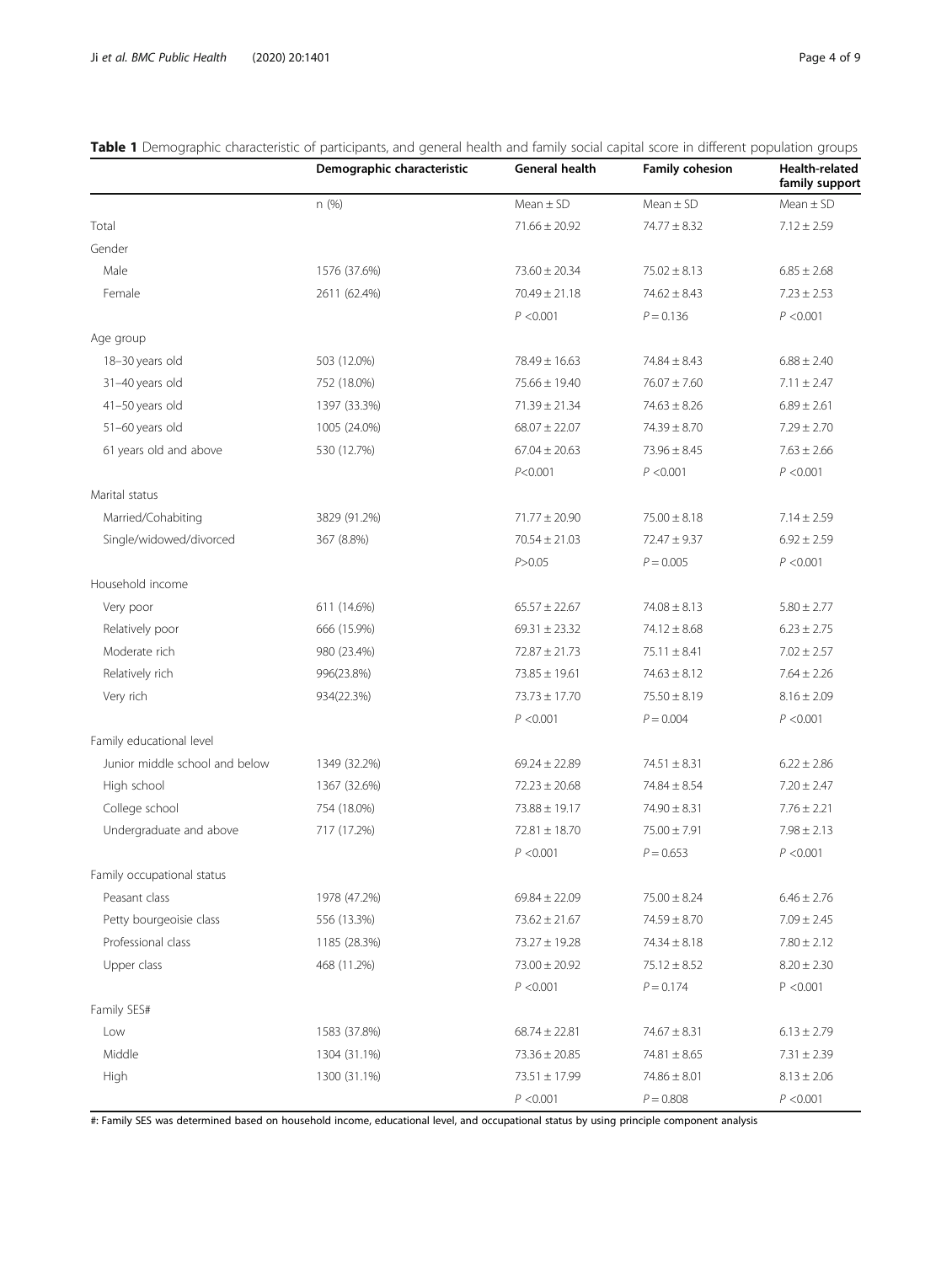$$
GH = \frac{actual\ score - 5}{20} \times 100,
$$

Where GH indicates general health. The internal consistency reliability (Cronbach's alpha) for the SF-36 in our study was acceptably high at 0.85.

#### Covariates

Individual demographic variables, including gender, age, and marital status were used as covariates in the analyses. Gender was coded as female = 0 and male = 1. Marital status was a binary variable, with 0 denoting single/widowed/ divorced and 1 denoting married/cohabiting.

#### Statistical analysis

Population mean ± standard deviation for continuous variables (family cohesion, family health-related support, and general health) and proportions of categorical variables (gender, age group, marital status, household income condition, family education level, and family occupational status) were calculated. Using the principle component analysis, family SES was determined based on family household income, educational level, and occupational status. Family SES was further divided into low, middle, and high levels by using the quantile method. To test the relationships among family SES, family social capital, and family general health, the correlations among the variables were estimated. Further, a structural equation modeling analysis was conducted by using Mplus 7.0. Three models were tested, including a measurement model for family SES, a mediation model, and a full model. The structural equation model was estimated by using the maximum likelihood. Three goodness-of-fit indices were used for evaluating of the model fit—1) comparative fit index (CFI), whose value above 0.90 is considered to have a reasonable model fit [[32\]](#page-8-0); 2) Tucker–Lewis index (TLI), like CFI, whose value, like CFI, should be close to 1 to indicate good model fit; and 3) root mean square error of approximation (RMSEA), whose value of 0.08 or below is regarded as a reasonable model fit.

The positive interaction term of "gender  $\times$  healthrelated family support" demonstrates the effect of family

| Table 2 Correlations between major variables |  |  |
|----------------------------------------------|--|--|
|                                              |  |  |

health-related support on health differed by gender (Additional file Table 2). To obtain the standardized coefficients for model comparison, linear regression models were performed separately based on gender. SPSS 24.0 was used to generate the scale reliability coefficients, descriptive statistics, group comparisons, principle component analysis, variable correlation analysis, and linear regression model.

#### Results

Table [1](#page-3-0) shows the demographic characteristics of participants as well as different population groups' general health, family cohesion, and health-related family support score. A total of 4187 households were observed, the average age was  $46.20 \pm 11.85$  years, 62.4% of the participants were female, and 91.2% were married or cohabiting. The mean score for general health was 71.66 ± 20.92. Participants who were male, younger, and with higher family SES reported a higher general health score. In comparison with men, women reported lower general health but higher health-related family support.

Results of correlation analysis of the major variables are presented in Table 2. Any two major variables showed statistically significant positive relationship (r range = 0.05–0.53), except the relationship between family educational level and family cohesion. The relationship between family occupational status and family cohesion appeared to be uncorrelated with each other.

# Relationships among family SES, family social capital, and general health

Figure [2](#page-5-0) presents the specification for the final model. The indicators show a reasonable model fit with CFI of 0.93, TLI of 0.90, and RMSEA of 0.04. In terms of path coefficients, family SES had significant positive correlations with general health ( $\beta = 0.08$ ,  $P < 0.001$ ). In addition, family SES had an indirect effect on general health via family health-related support; the estimated mediation effect was 0.05 (0.03, 0.07). However, the coefficient for the indirect effect of family SES on general health via family cohesion was non-significant. Thus, the total effect of family SES on health was 0.13 ( $P < 0.001$ ). These results support the formulation that family social

| <b>Variables</b>                 |           |           | 4         | 5         | 6         |
|----------------------------------|-----------|-----------|-----------|-----------|-----------|
| 1. Household income              | $0.39***$ | $0.44***$ | $0.05***$ | $0.32***$ | $0.13***$ |
| 2. Family educational level      |           | $0.53***$ | 0.02      | $0.25***$ | $0.07***$ |
| 3. Family occupational status    |           |           | 0.02      | $0.26***$ | $0.07***$ |
| 4. Family cohesion               |           |           |           | $0.27***$ | $0.23***$ |
| 5. Health related family support |           |           |           |           | $0.15***$ |
| 6. General health                |           |           |           |           |           |
| *** $P < 0.001$                  |           |           |           |           |           |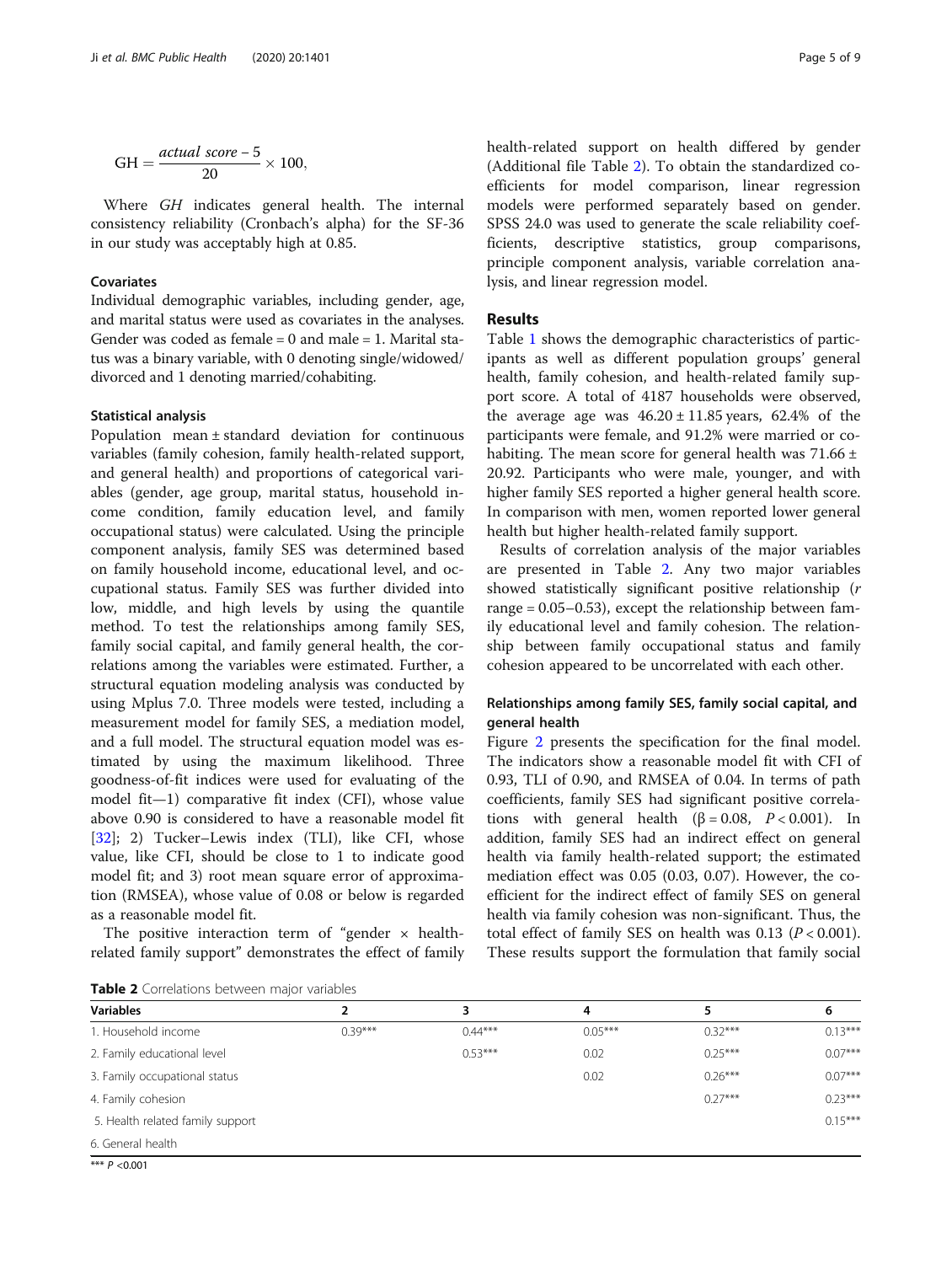<span id="page-5-0"></span>

capital serves as a mediator between family SES and adult general health, and that this mediating effect was mainly brought out through health-related family support.

Furthermore, family social capital, namely, family cohesion and health-related family support, was positively associated with individual general health, and the coefficients were 0.17 (0.16, 0.18) and 0.10 (0.08, 0.13), respectively. The effect of family social capital, that is, the combined effects of family cohesion and family healthrelated support was  $0.27(β = 0.27, P < 0.001)$ , which was greater than the total effect of family SES ( $\beta$  = 0.13, P < 0.001). The results also show family cohesion to be related to health-related family support in a predicted direction (β = 0.30,  $P < 0.001$ ).

# Gender differences in the relationship between family social capital and general health

Table 3 shows the standardized coefficient of general health for men and women separately. By adjusting age, marital status, and family SES, family cohesion was found to be positively associated with general health for both men (β = 0.20,  $P < 0.001$ ) and women  $(\beta = 0.16, P < 0.001)$ . However, the association between health-related family support and health was greater for women ( $\beta$  = 0.13, P < 0.001) than for men  $(\beta = 0.04, P > 0.05).$ 

Table 3 The standardized coefficient from regression model of general health for men and women separately

|                               | Men        | Women      |
|-------------------------------|------------|------------|
| Age                           | $-0.19***$ | $-0.21***$ |
| Married/Cohabiting            | $0.06*$    | 0.04       |
| Family SES                    | $0.09***$  | $0.09***$  |
| Family cohesion               | $0.20***$  | $0.16***$  |
| Health-related family support | 0.04       | $0.13***$  |

\*\*\*P <0.001, \*\*P <0.01, \*P <0.05

# **Discussion**

By using Chinese representative household data, this study attempted to understand the relationships among family SES, family social capital, and adult general health. It also attempted to test whether there are gender-based differences in this relationship. The results showed that both family SES and family social capital have indirect effects on adult general health. The total effect of family social capital on adult general health, including the effects of family cohesion and family healthrelated support, was greater than that of family SES. A positive relationship was also found between family cohesion and health-related family support. Furthermore, the results found women to more likely benefit from health-related family support than men.

As some evidence links social capital to health at the individual level, this study attempted to investigate this relationship at the family level. Family social capital was measured by utilizing family cohesion and health-related family support. The results show that family SES, family cohesion, and health-related family support are positively associated with adults' general health, and the effect of family social capital on health is greater than that of family SES. Similar evidence was found concerning the children's population. Both cross-sectional and longitudinal data showed family social capital to have a greater positive impact on children's health than a family's economic conditions [[33](#page-8-0), [34\]](#page-8-0). This study adds evidence to the formulation that family social capital plays an important role in adults' health. In addition, health-related family support was found to play a partial mediating role between family SES and adult general health. The mediating effect of social support on individual SES and health outcome was already found in previous studies [[35\]](#page-8-0), and our study found a similar mediating effect in the family context. Families with higher SES have both economic capacity and health awareness to offer support to family members [\[36](#page-8-0), [37](#page-8-0)].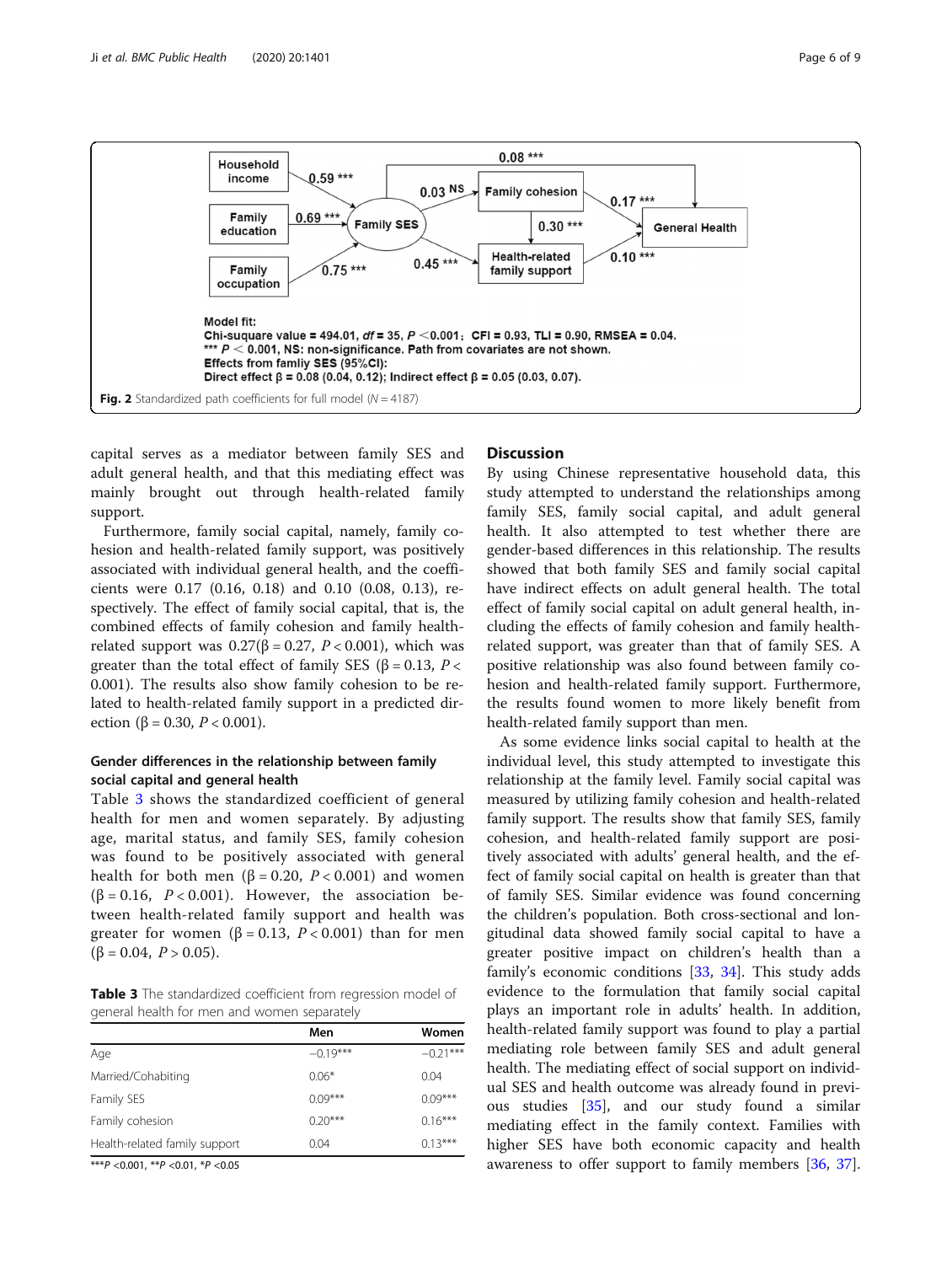Moreover, health-related family communication and support could influence family members' understanding of health, improve their self-management ability [\[38,](#page-8-0) [39\]](#page-8-0), reduce the burdens associated with stressful circumstances such as health care visits, and encourage healthy behavior adaptation  $[18]$ . Thus, increasing health-related family communication and support can help family members adopt healthy behaviors and promote their health.

This study found a positive relationship between family cohesion and health-related family support. As previous studies have already found better family cohesion to be associated with healthy and positive interactions among family members [\[40\]](#page-8-0), this relationship was reconfirmed by our study. As a family is a dynamic system, families with appropriate cohesion tends to have good communication among its members, and thus effective family communication facilitates family cohesion [\[41](#page-8-0)]. This dynamic phenomenon might exist between family cohesion and health-related family support. Given the cross-sectional design, we only analyzed a one-way relationship between family cohesion and health-related family support in the current study.

This study also found gender-based differences in the relationship between family social capital and health. The correlation coefficient of health-related family support on general health was greater for women than men. This finding is consistent with the findings of previous studies [[42,](#page-8-0) [43](#page-8-0)]. However, a study concerning Chinese elderly population found the associations between family social capital and life satisfaction to be higher among older men than women [[44\]](#page-8-0). The difference between these results might be a because of the differences in ages between the subjects. In the relationship between social capital and health, both age- and gender-specific differences were found. With respect to middle age, the association between social support and health was found only for women; with respect to older age, the association was greater for men than women [\[45](#page-8-0)]. This might be partially because older women tend to have more social activities than older men, especially after retirement [[45,](#page-8-0) [46\]](#page-8-0). Nearly 90% of the participants in this study were below the age of 60; thus, it is reasonable to state that the results are consistent with the middle-aged group than with the older group.

The limitations of our study should also be mentioned. First, social capital is relevant to the area of sociocultural background [[47\]](#page-8-0). While the findings of this study could be applicable in the Chinese context, one should be cautious when applying such evidence to another cultural context. Second, the current study adopts a cross-sectional design. Although it examined the associations among family SES, family social capital, and general health, it failed to identify the causality of these associations. Therefore, a prospective study is needed to

understand the causal relationships among the components. Third, the measurement of family social capital used in this study needs further improvement. On the one hand, data on family social capital were collected from only one family member; the ideal way would have been to measure the social capital data of all family members and analyze them at the family member level or aggregate to family level [[48\]](#page-8-0). On the other hand, this study only focused on health-related family support; a more comprehensive way would have been to assess family support that included emotional, instrumental, appraisal, and informational supports  $[49]$  $[49]$ , which we recommend for future studies on this subject area.

# Conclusions

This study provides strong evidence for the positive associations between family SES, family social capital and adult health. First, health-related family support plays a mediating role between family SES and health, implying an atmosphere of good health-related family communication and support should also be emphasized, particularly for families with low SES. Meanwhile, healthrelated family support was associated with family cohesion, suggesting that family intervention programs, especially those targeting families with low levels of family cohesion, should focus on establishing a harmonious family relationship to mobilize family support. Emphasis on conflict resolution training to develop communication and problem-solving skills for family members [[50](#page-8-0)] and encouragement of family members' participation in interactive activities are both helpful to improve family cohesion [\[51\]](#page-8-0). Additionally, the gender-based differences imply that improving health-related family support could also be a health promotion strategy for women. There is a need for future studies that can focus on the specific forms of family support that effectively promote men's health needs.

#### Supplementary information

Supplementary information accompanies this paper at [https://doi.org/10.](https://doi.org/10.1186/s12889-020-09508-5) [1186/s12889-020-09508-5](https://doi.org/10.1186/s12889-020-09508-5).

Additional file 1.

#### Abbreviations

SES: Socioeconomic status; S: Standard deviation; DF: Design effect; FACES II: Family adaptability and cohesion evaluation scale II; GH: General health; CFI: Comparative fit index; TLI: Tucker Lewis Index; RMSEA: Root Mean Square Error of Approximation

#### Acknowledgements

Not Applicable.

#### Authors' contributions

JY contributed significantly to the analysis and manuscript preparation. QPY performed the data analysis and was a major contributor in writing the manuscript. XWJ helped perform the data analysis with constructive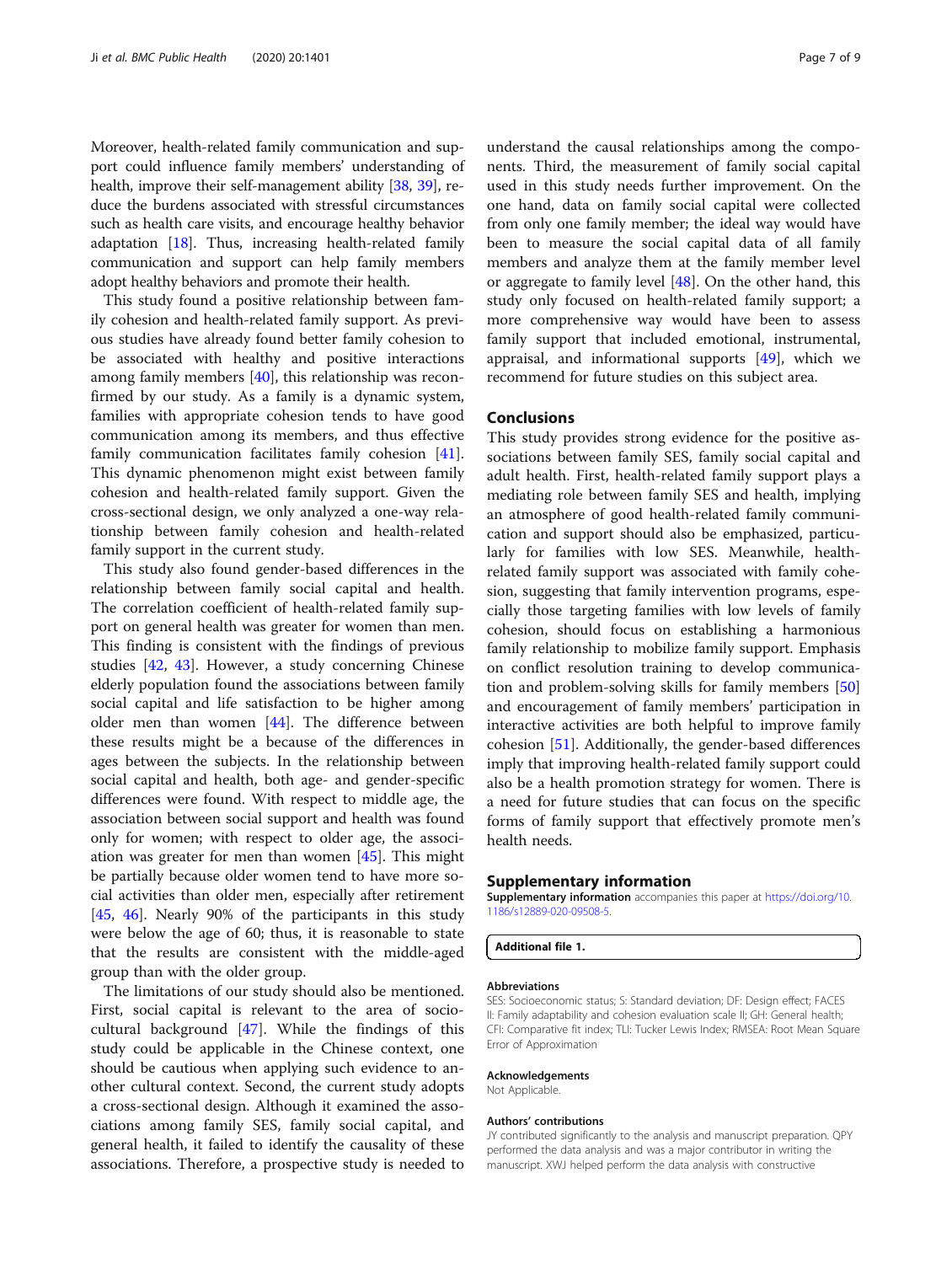<span id="page-7-0"></span>discussions. CC contributed conceived and designed the study. All authors read and approved the final manuscript.

#### Funding

The National Health and Family Planning Commission of People's Republic of China offered the financial support for this study, and did not participate in the design, investigation, and analysis and publication process of research.

#### Availability of data and materials

The datasets used and analyzed during the current study available from the corresponding author on reasonable request.

#### Ethics approval and consent to participate

This research has undergone an administrative review. According to the national statistics law (chapter II, article 13), administration-supported surveys should be reviewed by the responsible sectors [[52\]](#page-8-0). Hence, both the study proposal and questionnaires were submitted to the health sectors for administrative review, and the subjects' privacy and rights protection was one of the contents of review. Moreover, according to the "Ethical Review Measures for Biomedical Research Involving Human Beings (Trial Implementation)" at the time of the study in 2014 - (chapter I, article 3), research on technology or product intervention for human body had to get the an approval through an ethical review, but there was no requirement for an ethical review for questionnaire research, such as in this study [[53\]](#page-8-0). Besides, this study did not collect the uniquely identifiable information (e.g., IDs), no information in the database could be traced to the subjects. Considering the minimal risk of information leakage and subjects' protection in the process of administrative review, a formal ethical review was not applied in this study. Nevertheless, this study observed international statutes and national legislation on ethics in research involving human beings. The informed consent process was conducted before the survey. An informed statement, including information of the research and measures to prevent information leakage was presented shown to the participants. Each participant signed a written informed consent statement to ensure voluntary participation.

#### Consent for publication

Not Applicable.

#### Competing interests

The authors declared no potential conflicts of interest with respect to the research and authorship. As the corresponding author, Chun Chang, is a member of the editorial board of this journal, and Chang has not participated in the review or publication of this manuscript.

#### Received: 19 September 2019 Accepted: 6 September 2020 Published online: 14 September 2020

#### References

- 1. Phelan JC, Link BG, Tehranifar P. Social Conditions as Fundamental Causes of Health Inequalities: Theory, Evidence, and Policy Implications. Journal of Health & Social Behavior. 2010;51(1\_suppl):S28–40. [https://doi.org/10.1177/](https://doi.org/10.1177/0022146510383498) [0022146510383498](https://doi.org/10.1177/0022146510383498).
- 2. Chen MS. Children's preventive dental behavior in relation to their mother's socioeconomic status, health beliefs, and dental behaviors. ASDC J Dent Child. 1986;53(2):105.
- 3. Puolakka E, Pahkala K, Laitinen TT, et al. Childhood socioeconomic status and lifetime health behaviors: The Young Finns Study. Int J Cardiol. 2018; 258:289–94. <https://doi.org/10.1016/j.ijcard.2018.01.088>.
- Huang CY, Wu IH, Yu CY. Relationships among family socioeconomic status, social capital, cultural capital, financial capital, and the learning outcomes of junior high school students with disabilities. J Res Educ Sci. 2015;60(4):129– 60. [https://doi.org/10.6209/JORIES.2015.60\(4\).05.](https://doi.org/10.6209/JORIES.2015.60(4).05)
- 5. Novak D, Kawachi I. Influence of different domains of social capital on psychological distress among Croatian high school students. Int J Ment Health Syst. 2015;9:18. [https://doi.org/10.1186/s13033-015-0010-1.](https://doi.org/10.1186/s13033-015-0010-1)
- Porta M. A Dictionary of Epidemiology. 6th ed. New York: Oxford University Press; 2014. p. 376.
- 7. Furstenberg FF, Kaplan SB. Social Capital and the Family. In The Blackwell Companion to the Sociology of Families (eds J. Scott, J. Treas and M. Richards). 2004. <https://doi.org/10.1002/9780470999004.ch13>.
- 8. Alvarez EC, Kawachi I, Romani JR. Family social capital and health a systematic review and redirection. Soc Health Illn. 2017;39(1):5–29. [https://](https://doi.org/10.1111/1467-9566.12506) [doi.org/10.1111/1467-9566.12506.](https://doi.org/10.1111/1467-9566.12506)
- 9. Villalonga-Olives E, Kawachi I. The measurement of social capital. Gaceta Sanitaria. 2015;29(1):62–4. <https://doi.org/10.1016/j.gaceta.2014.09.006>.
- 10. Olson DH, DeFrain J. Understanding family relationships. In: Marriage and the family: diversity and strengths edn. Mountain View, CA: Mayfield; 1997. p. 65–97.
- 11. Li S, Delva J. Does gender moderate associations between social capital and smoking? An Asian American study. J Health Behav Public Health. 2011;1(1):  $41-9$
- 12. Pettit GS, Erath SA, Lansford JE, et al. Dimensions of social capital and life adjustment in the transition to early adulthood. Int J Behav Dev. 2011;35(6): 482–9. <https://doi.org/10.1177/0165025411422995>.
- 13. Wong YJ, Uhm SY, Li P. Asian Americans' Family Cohesion and Suicide Ideation: Moderating and Mediating Effects. Am J Orthopsychiatry 2012. 2012;82(3):309–18. [https://onlinelibrary.wiley.com/doi/epdf/10.1111/j.1939-](https://onlinelibrary.wiley.com/doi/epdf/10.1111/j.1939-0025.2012.01170.x) [0025.2012.01170.x.](https://onlinelibrary.wiley.com/doi/epdf/10.1111/j.1939-0025.2012.01170.x)
- 14. Shannon M, Robson MBM. Samantha Rex, Marcus R. Munafò, Gemma Taylor. Family Meal Frequency, Diet, and Family Functioning: A Systematic Review With Meta-analyses. J Nutr Educ Behav. 2020;52(5):553–64. [https://doi.org/](https://doi.org/10.1016/j.jneb.2019.12.012) [10.1016/j.jneb.2019.12.012](https://doi.org/10.1016/j.jneb.2019.12.012).
- 15. Schoors MV, Caes L, Knoble NB, et al. Systematic Review: Associations between family functioning and child adjustment after pediatric cancer diagnosis: a meta-analysis. J Pediatric Psychol. 2017;42(1):6–18. [https://doi.](https://doi.org/10.1093/jpepsy/jsw070) [org/10.1093/jpepsy/jsw070](https://doi.org/10.1093/jpepsy/jsw070).
- 16. Leeman J, Crandell JL, Lee A, et al. Family Functioning and the Well-Being of Children With Chronic Conditions: A Meta-Analysis. Res Nurs Health. 2016;39(4):229–43. [https://doi.org/10.1002/nur.21725.](https://doi.org/10.1002/nur.21725)
- 17. Olson DH. Circumplex model of marital and family systems. J Family Ther. 2000;22:144–67. <https://doi.org/10.1111/1467-6427.00144>.
- 18. Li Y, Chi I. Correlates of Physician Visits Among Older Adults in China: The Effects of Family Support. J Aging Health. 2011;23(6):933–53. [https://doi.org/](https://doi.org/10.1177/0898264311401390) [10.1177/0898264311401390](https://doi.org/10.1177/0898264311401390).
- 19. Okkonen E, Vanhanen H. Family support, living alone, and subjective health of a patient in connection with a coronary artery bypass surgery. Heart Lung. 2006;35(4):234–44. [https://doi.org/10.1016/j.hrtlng.2005.11.002.](https://doi.org/10.1016/j.hrtlng.2005.11.002)
- 20. Holahan CJ, Moos RH. Life stress and health: Personality, coping, and family support in stress resistance. J Pers Soc Psychol. 1985;49(3):739–47. [https://](https://doi.org/10.1037//0022-3514.49.3.739) [doi.org/10.1037//0022-3514.49.3.739](https://doi.org/10.1037//0022-3514.49.3.739).
- 21. Ghosh S, Husain Z. Economic independence, family support and perceived health status of the elderly: recent evidence from India. Asia-Pacific Population J. 2010;25(1):47–77. [https://doi.org/10.18356/a893e520-en.](https://doi.org/10.18356/a893e520-en)
- 22. Norris P, Inglehart R. Gender and social capital. New York: Routledge; 2006. p. 73–98.
- 23. Weidner G. Gender gap in health decline in East Europe. Nature. 1998; 395(6705):835. <https://doi.org/10.1038/27522>.
- 24. Ferlander S, Mäkinen IH. Social capital, gender and self-rated health. Evidence from the Moscow Health Survey 2004. Soc Sci Med. 2009;69(9): 1323–32. [https://doi.org/10.1016/j.socscimed.2009.08.009.](https://doi.org/10.1016/j.socscimed.2009.08.009)
- 25. Li L, Wang HM, Shen Y. Chinese SF-36 Health Survey: translation, cultural adaptation, validation, and normalisation. J Epidemiol Commun Health. 2003;57(4):259–63. [https://doi.org/10.1136/jech.57.4.259.](https://doi.org/10.1136/jech.57.4.259)
- 26. Erikson R, Goldthorpe JH, Portocarero L. Intergenerational class mobility and the convergence thesis: England, France and Sweden. Br J Sociol. 2010; 61(s1):185–219. <https://doi.org/10.1111/j.1468-4446.2009.01246.x>.
- 27. Ge T. Effect of socioeconomic status on children's psychological well-being in China: The mediating role of family social capital. J Health Psychol. 2017; (01):1359105317750462. <https://doi.org/10.1177/1359105317750462>.
- 28. Ghobadzadeh M, McMorris BJ, Sieving RE, et al. Relationships Between Adolescent Stress, Depressive Symptoms, and Sexual Risk Behavior in Young Adulthood: A Structural Equation Modeling Analysis. J Pediatr Health Care. 2019;33(4):394–403. <https://doi.org/10.1016/j.pedhc.2018.11.006>.
- 29. Angela H. Parents of young persons with learning disability: an application of the family adaptability and cohesion scale (FACES II). Br J Dev Disabilities. 1997;43(84):36–42. <https://doi.org/10.1179/bjdd.1997.005>.
- 30. Olson DH, Russell CS, Sprenkle DH. Circumplex Model of Marital and Family Systems: Vl. Theoretical Update Fam Proc. 1983;(22):69–83. [https://doi.org/](https://doi.org/10.1111/j.1545-5300.1983.00069.x) [10.1111/j.1545-5300.1983.00069.x](https://doi.org/10.1111/j.1545-5300.1983.00069.x).
- 31. Ware J, Snoww K, Ma K, et al. SF36 Health Survey: Manual and Interpretation Guide1993.